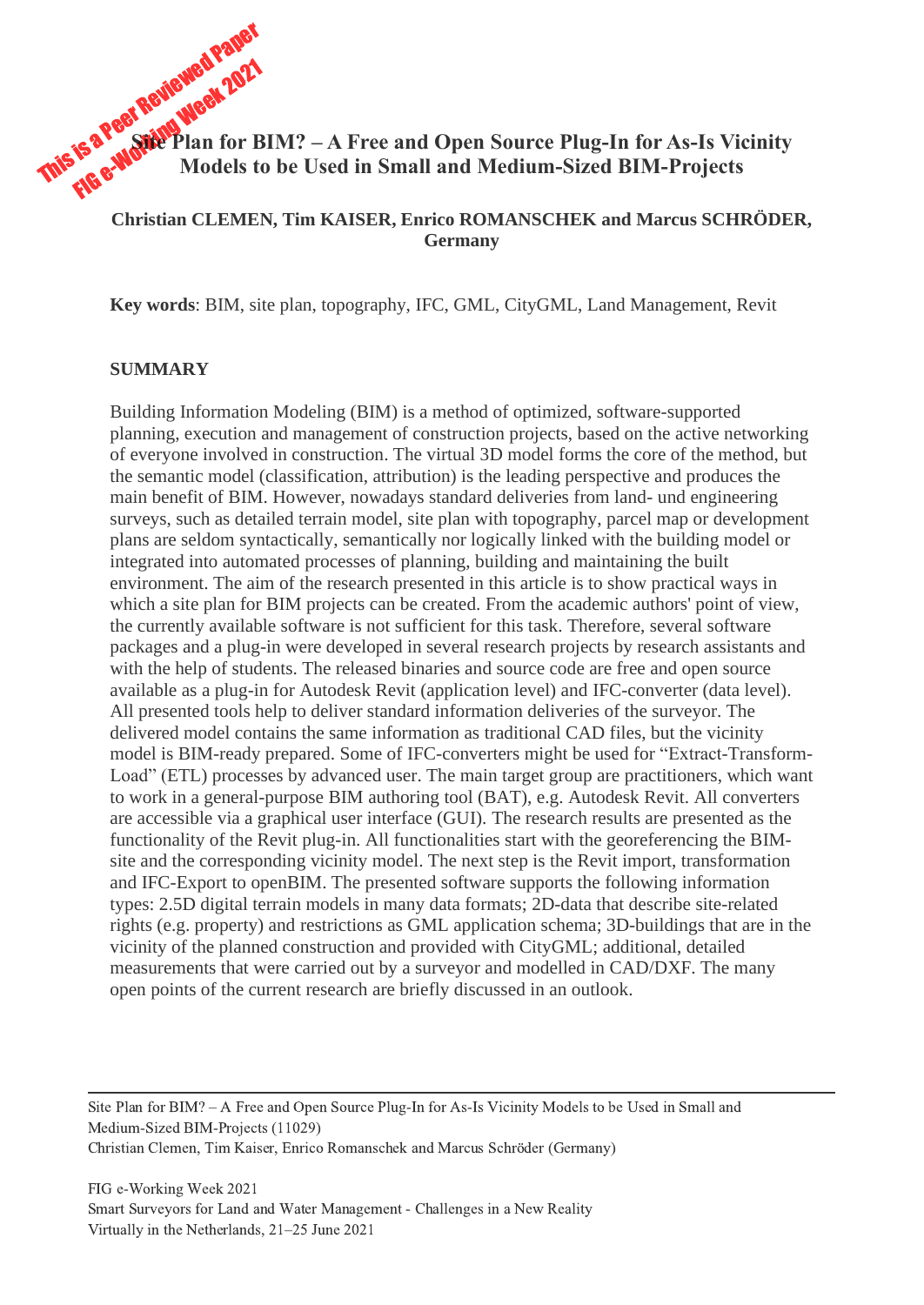# **Site Plan for BIM? – A Free and Open Source Plug-In for As-Is Vicinity Models to be Used in Small and Medium-Sized BIM-Projects**

### **Christian CLEMEN, Tim KAISER, Enrico ROMANSCHEK and Marcus SCHRÖDER, Germany**

### **1. INTRODUCTION AND MOTIVATION**

Building Information Modeling (BIM) is a method of optimized, software-supported planning, execution and management of construction projects, based on the active networking of everyone involved in construction (translated, BMVI, 2015). The virtual 3D model forms the core of the method, but the semantic model (classification, attribution) is the leading perspective and produces the main benefit of BIM. However, nowadays standard deliveries from land- und engineering surveys, such as detailed terrain model, site plan with topography, parcel map or development plans are seldom syntactically, semantically nor logically linked with the building model or integrated into automated processes of planning, building and maintaining the built environment. The aim of the research presented in this article is to show practical ways in which a site plan for BIM projects can be created. From the academic authors' point of view, the currently available software is not sufficient for this task. Therefore, several software packages and a plug-in were developed in several research projects by research assistants and with the help of students. The released binaries and source code are free and open source (DD-BIM, 2021) as a plug-in for Autodesk Revit (application level) and IFC converter (data level). [Figure 1](#page-1-0) shows the main tools of the processing chain.



*Figure 1 Packages and Workflow of the presented open source plug-in*

<span id="page-1-0"></span>All tools help to integrate standard products of the surveyor into the BIM workflow. The delivered model contains the same information as traditional CAD files, but the vicinity model is BIM-ready prepared. Some of the IFC converters (data level) might be useful for "Extract-Transform-Load" (ETL) processes by advanced user. The main target group are

Site Plan for BIM? – A Free and Open Source Plug-In for As-Is Vicinity Models to be Used in Small and Medium-Sized BIM-Projects (11029)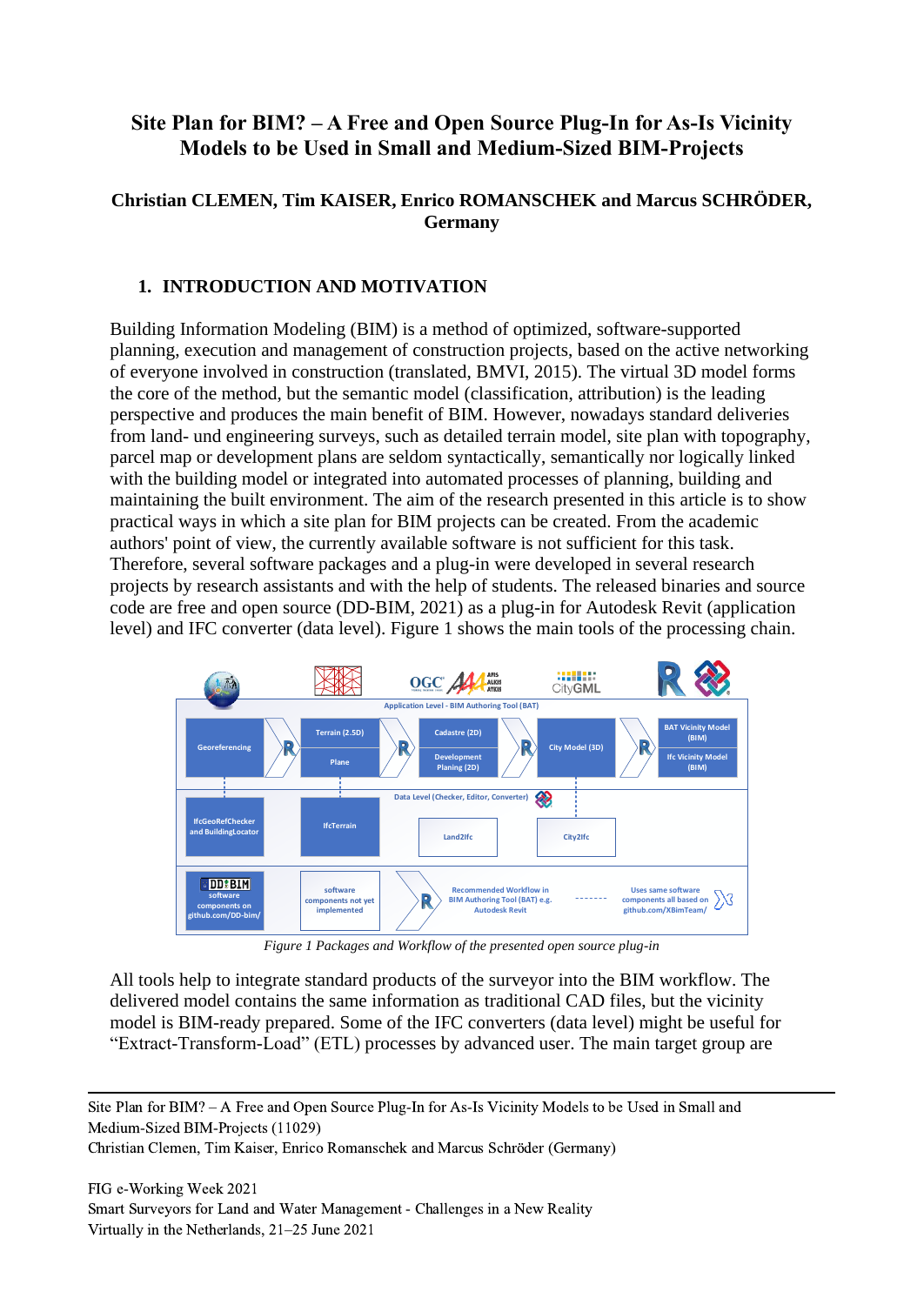practitioners, which want to work in a general-purpose BIM authoring tool (BAT), like Autodesk Revit. As shown in [Figure 2](#page-2-0) the software modules are accessible via a graphical user interface (GUI).



*Figure 2 Graphical User Interface (GUI) of the presented Free and Open Source Autodesk Revit plug-in*

<span id="page-2-0"></span>With the presented free and open source plug-in, a variety of heterogenous geospatial datasources are loaded to Autodesk Revit. The geospatial data can be checked, edited and annotated. Finally, the as-is-vicinity-BIM-Modell [\(Figure 3\)](#page-2-1) can be delivered to closed BIM projects as Revit rvt-file or exported to open BIM projects via IFC.



*Figure 3 The georeferenced vicinity BIM contains the terrain model (xyz), city model (CityGML), property boundaries (ALKIS,GML) from cadastre and some mesured objects e.g. trees (dxf). Left Autodesk Revit, Right IFC Model visualised with Solibri Anywhere*

# <span id="page-2-1"></span>**2. RESEARCH METHOD AND RELATED WORK**

The software and the associated methods presented in this paper were developed in several very different research projects. The initial project was "DD-BIM", which was initiated by the partners of a competence network. In a regional association, several engineering offices, companies and authorities under the direction of HTW Dresden have set the thematic focus on the digital connection of the geospatial world (GIS) and the construction world (BIM). The project was funded by the City of Dresden as a component in their Smart City initiative. In order to link both worlds together, "connectors" are required. Three different workflow types are conceivable: a) The transfer of the GIS data into a BIM model, b) the transfer of the BIM data into a GIS system or c) the linking of the two specialist models. With the DD-BIM tools, geodetic products should be made usable in the simplest possible way in BIM projects. The

Site Plan for BIM? – A Free and Open Source Plug-In for As-Is Vicinity Models to be Used in Small and Medium-Sized BIM-Projects (11029) Christian Clemen, Tim Kaiser, Enrico Romanschek and Marcus Schröder (Germany)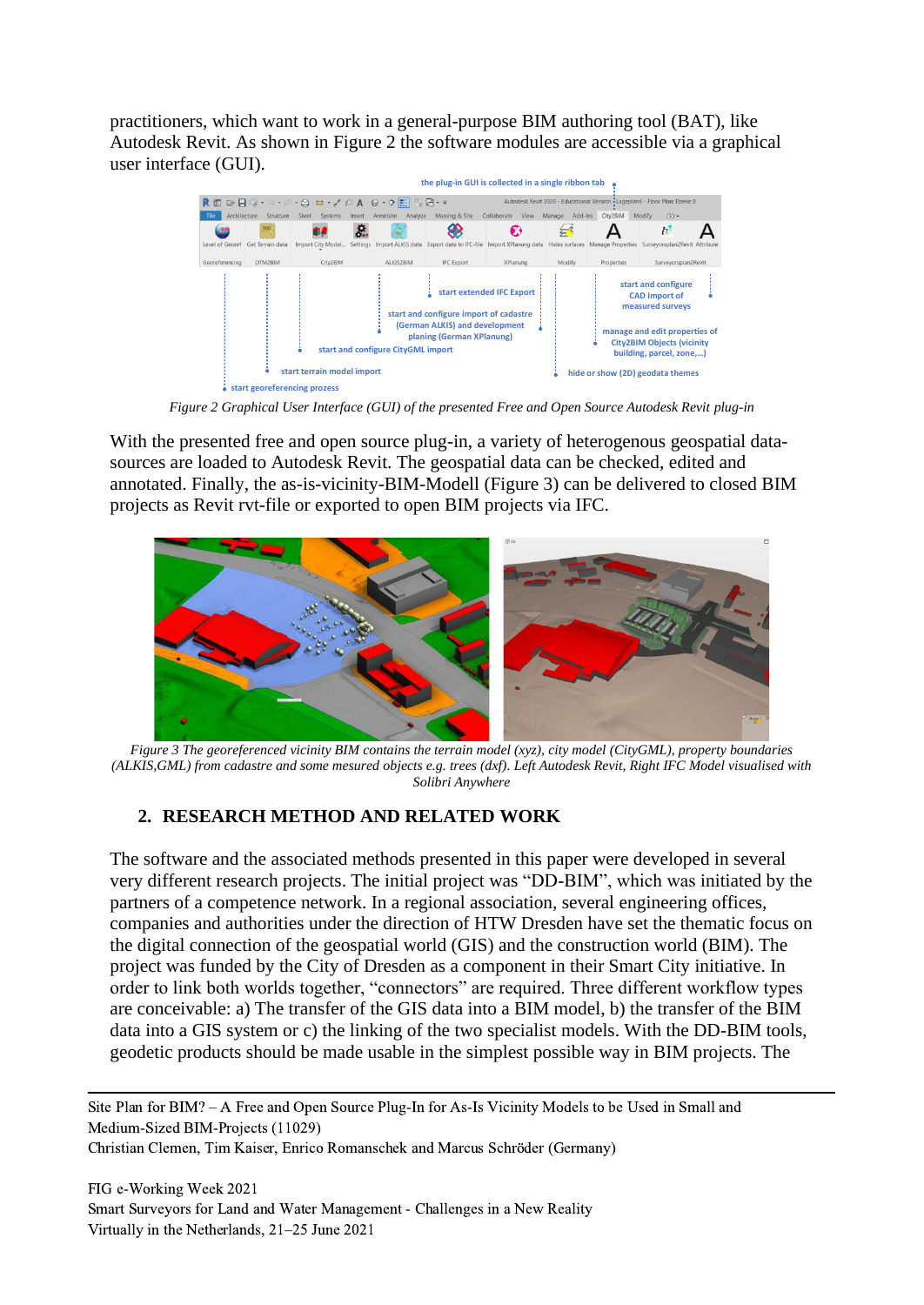tools developed relate to workflow type a): GIS to BIM. The plug-ins are being developed for Autodesk Revit. The decision in favour of Autodesk Revit (and against other BIM authoring tools) is not justified for technical reasons, but rather because the university has easy access to Autodesk licenses and uses Autodesk products regularly in teaching. On the long term and from an academic perspective (e.g. Roxin, et al. 2019) linking approaches c) are more promising.

The aim of another research project "CityBIM" (2018-2019) conducted together with the company Virtual City Systems (VCS) was a market-ready product which enables architects and construction planners of small and medium-sized architecture and engineering offices low-threshold access to virtual 3D city models within their familiar BIM authoring tools (BAT). According to the German federal government (BMVI, 2015), the BIM method should offer improved visualization of project variants, significantly fewer planning errors and a smoother construction process. This objective is only partially made possible by BIM software, as it focuses on the detailed digital description of the planned building. The geographical context around the building (vicinity) is often ignored in building construction BIM systems. CityBIM closed this gap by integrating BIM models into city models and city model entities and analysis results in the BIM context. The aim of an ongoing project "LandBlM" (2019-2021) with the land surveying company "Geo-office" are digital assistants that logically (!) link essential property-related data with a digital building model (BIM). It must also be mentioned that numerous students with university projects and final theses have made a significant contribution to the success of the software project. Even if the main programming tasks were carried out by the academic staff from the geospatial faculty, our students from the geomatics program were able to make a major contribution to the overall project through supporting studies and software testing. From a didactic point of view, it also makes a lot of sense to teach students the advantages of IFC-based approaches on the data level as well as authoring functionalities on the application level.

The conceptual and practical intersection of "Surveying", "Geospatial" and "BIM" offers a multitude of very interesting research fields that are out of scope in this paper. Other research topics not covered here, are for example detection of components in 3D point clouds (Scan to BIM), construction progress control (Scan vs. BIM), BIM/GIS for integrated facility management or shared use of geospatial and BIM models, for example with semantic web technology (Pauwels, 2016), 3D cadastre and BIM (Atazadeh,2019), just to name a few. When reading the paper, please keep in mind that our research is about a very special BIM model type, namely the as-is-vicinity-model that is required for planning in BIM projects, including terrain, topography, legal rights and restrictions. This paper is not focusing on the model of the prospective building itself.

With a similar perspective the "GeoBIM benchmark" (ISPRS, EuroSDR) was carried out in 2019 and 2020 under the direction of the TU Delft. This superordinate initiative, with a large number of participants, provides a very good overview of the data exchange between BIM and GIS (Noardo et. al, 2020 and other publications referenced there). The focus of the GeoBIM benchmark is the investigation on how geometry and semantics can be transferred

Site Plan for BIM? – A Free and Open Source Plug-In for As-Is Vicinity Models to be Used in Small and Medium-Sized BIM-Projects (11029)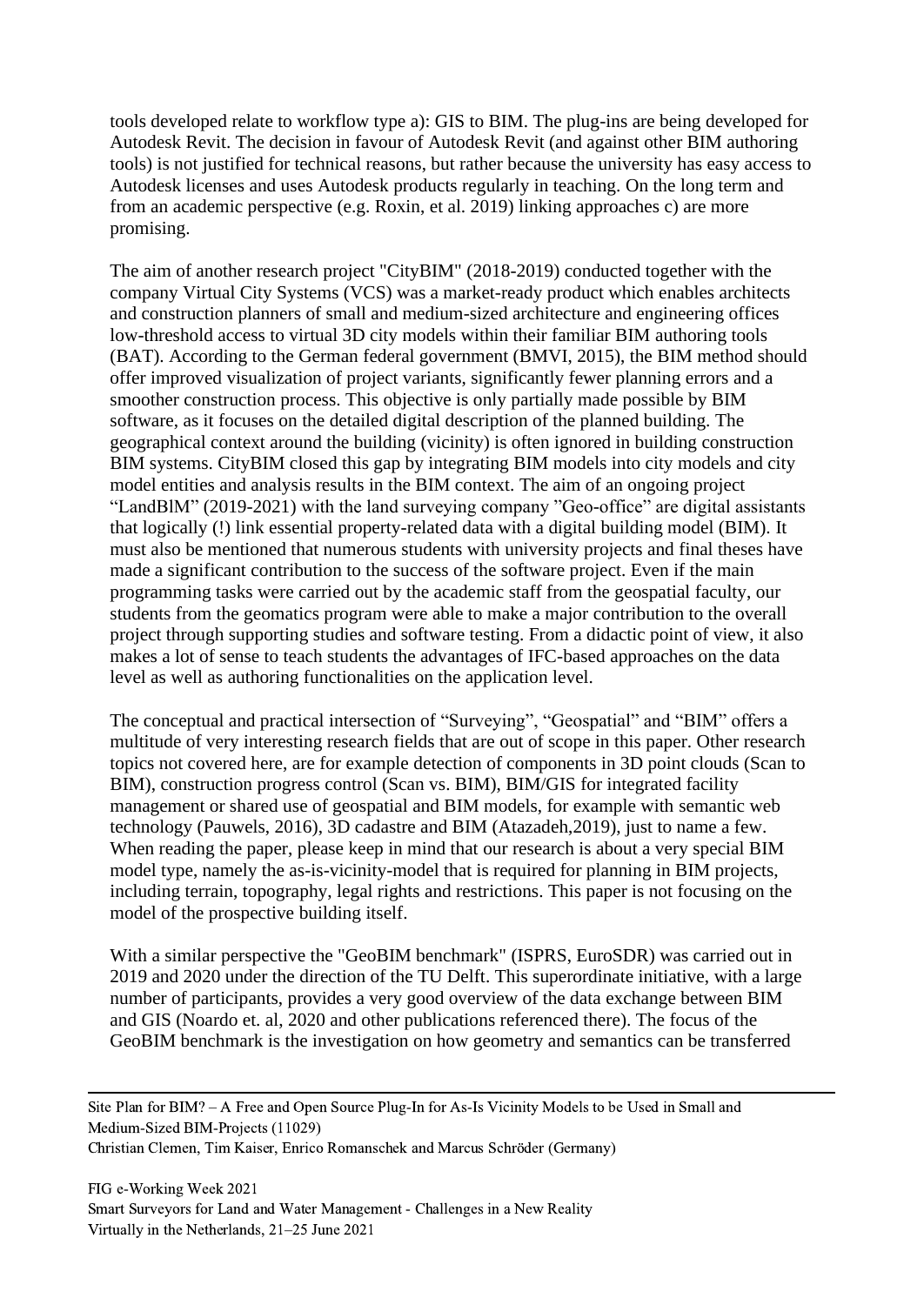"loss-free" in the data formats IFC and CityGML into the other domains (GIS, BIM). As a result, it can be stated that in principle all relevant software systems for BIM and GIS offer basic functionalities for BIM and GIS integration. However, the functionalities differ considerably in terms of their type and quality, and each software must be adapted/configured to specific use cases. The aim of our plug-in "City2BIM" and the IFC converters is to support the specific BIM use cases of surveyors when it comes to the BIM-compliant provision of vicinity models for construction planning in BIM projects.

The following sections always describe the functionality of the plug-in based to the same pattern (purpose, related work, current research results of the intended solution). These functionalities start with the georeferencing of BIM vicinity models (3). The import to the BIM Authoring Tool (BAT), transformation and IFC-Export to BIM is implemented for 2.5D digital terrain models in many data formats (4); 2D-data that describe site-related rights (e.g. property) and restrictions (5) as GML application schema; 3D-buildings that are in the vicinity of the planned construction and provided with CityGML (6) and additional, detailed measurements that were carried out by a surveyor and modelled in CAD/DXF (7). The many open points of the study are briefly discussed in Outlook (8).

## **3. GEOREFERENCING**

### **3.1 Purpose of Georeferencing**

**Use case:** Model Set-up of a BIM project in order to be able to place geo-referenced models from GIS and surveying in the exact and coordinated position and elevation.

**Georeferencing deficiencies of Revit:** Correct georeferencing with Revit is very complicated because the specifications are distributed over several dialogs that concern one of the three coordinate systems (internal, project, shared) and their transformation parameter (unit/scale, translation, rotation). By default, the scale of the projection and height reduction are not considered by Revit when importing geodata. Revit doesn't export LoGeoRef 50 until now, rather (not standard conform) LoGeoRef 30 or LoGeoRef 40 (Clemen et al., 2019).

**Relation to IFC:** The additional user defined IFC property sets for georeferencing the IFC export module of the City2BIM plug-in provides a standard conform (buildingSMART Australasia, 2020) georeferenced IFC2x3 or IFC4 export.

#### **3.2 Related Work to Georeferencing**

A comprehensive and academically detailed overview on "Georeferencing in the context of building information modelling" is given by (Jaud et al., 2019). This article discusses the geodetic problems in infrastructure projects, in particular the mathematically exact effect of neglecting the scaling factor in BIM projects. They present a function to determine the maximum horizontal extents of a structure, depending on the distortion of the underlying CRS and the required level of precision of the end structure. This function can be used to narrow

Site Plan for BIM? – A Free and Open Source Plug-In for As-Is Vicinity Models to be Used in Small and Medium-Sized BIM-Projects (11029)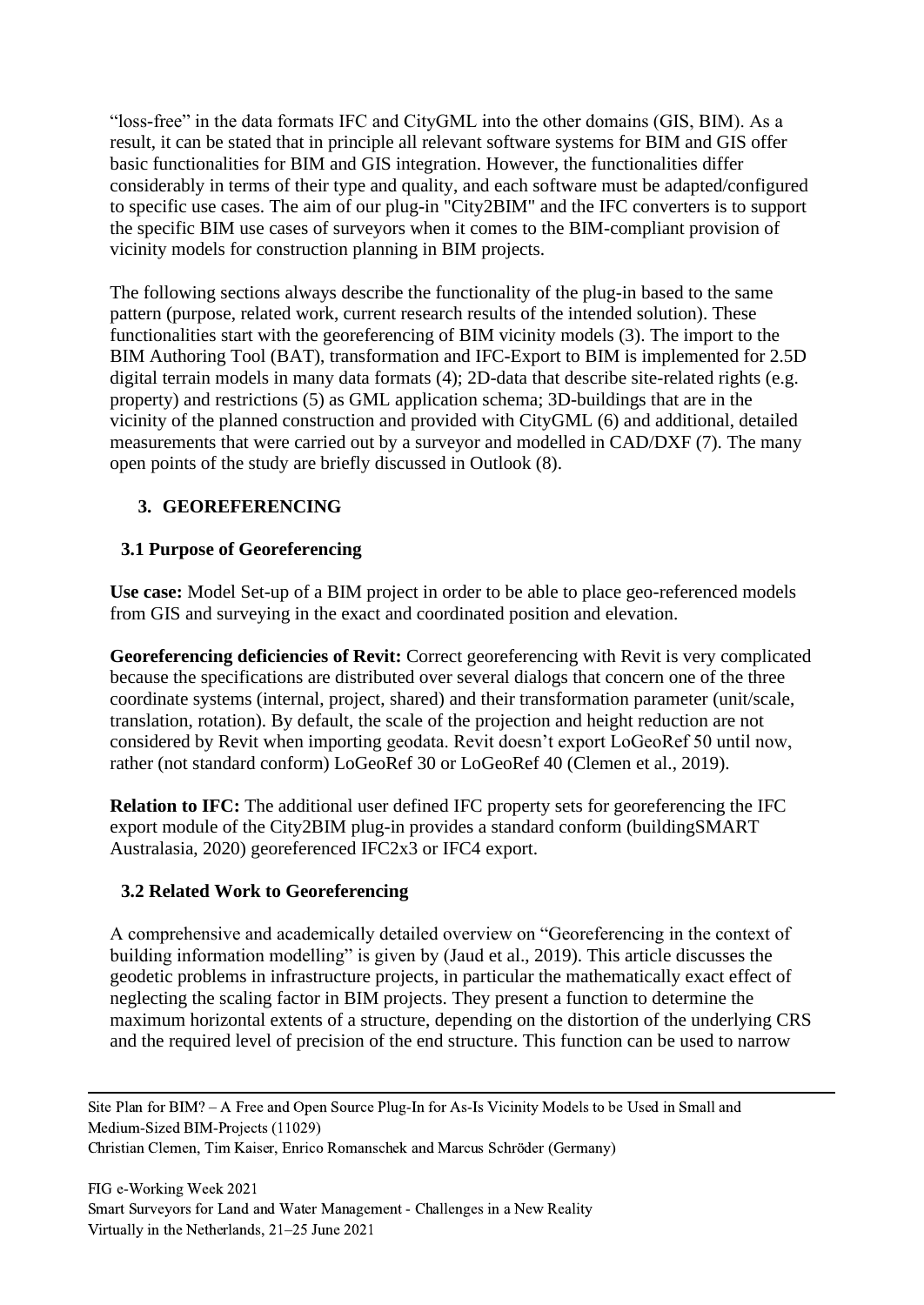down what "small and medium-sized" means. "For example, the maximum horizontal extent for a construction site with  $\Delta = 20$  ppm and a required construction precision of 1 cm is 500 m" (Jaud et al., 2019). Approximately following this formula as a "rule of thumb" the project size 1000 m is good threshold, to call a BIM project large-sized with respect to its horizontal spatial extend. This also corresponds to a very practical instruction "How to Setup Georeferencing in a Building or Linear Infrastructure Model", which is provided by (buildingSMART Australasia, 2020). Beside the geodetic background this technical report describes "Model Setup Use Cases" and the embedded "IFC Site Concepts". (Clemen et al., 2019) give a deeper inside in the conceptual models of IFC for georeferencing BIM, also including less perfect level of georeferencing (LoGeoRef), than standard-conform IFC4. Further practical guidance related to georeferencing and BIM collaboration is provided on the respective help page by software vendors like Autodesk/ESRI/Safe, Bentley, Allplan/Graphisoft/Nemetschek, Hexagon/Listech Neo or Tekla/Trimble and should be consulted for practical data exchange management with both, native formats or vendor neutral formats like IFC, diverse GML Application Schemas or LandXML.

#### **3.3 Current Research Results of the Intended Solution (Georeferencing)**

All relevant information for georeferencing the BIM project with our plug-in is entered in a single dialog [\(Figure 4\)](#page-5-0). Geographical and projected coordinates are synchronized, metadata is inserted as properties, meridian convergence is considered, IFC-compliant features are generated. The 3+1 parameters for horizontal and vertical transformation between coordinate reference system (CRS) and BIM-project coordinate system (PCS) are stored with the Revit API. Additionally, the local scale and metadata are internally stored and used for geodata and surveying import in the plug-in.



<span id="page-5-0"></span>*Figure 4 All advanced funczionalities for georeferencing (synchronisation of adress, geographic and projects coordinates, scale, meridian convergence, IFC-PropertySets) are collected in a single dialoug and can be calculated.*

Site Plan for BIM? – A Free and Open Source Plug-In for As-Is Vicinity Models to be Used in Small and Medium-Sized BIM-Projects (11029)

Christian Clemen, Tim Kaiser, Enrico Romanschek and Marcus Schröder (Germany)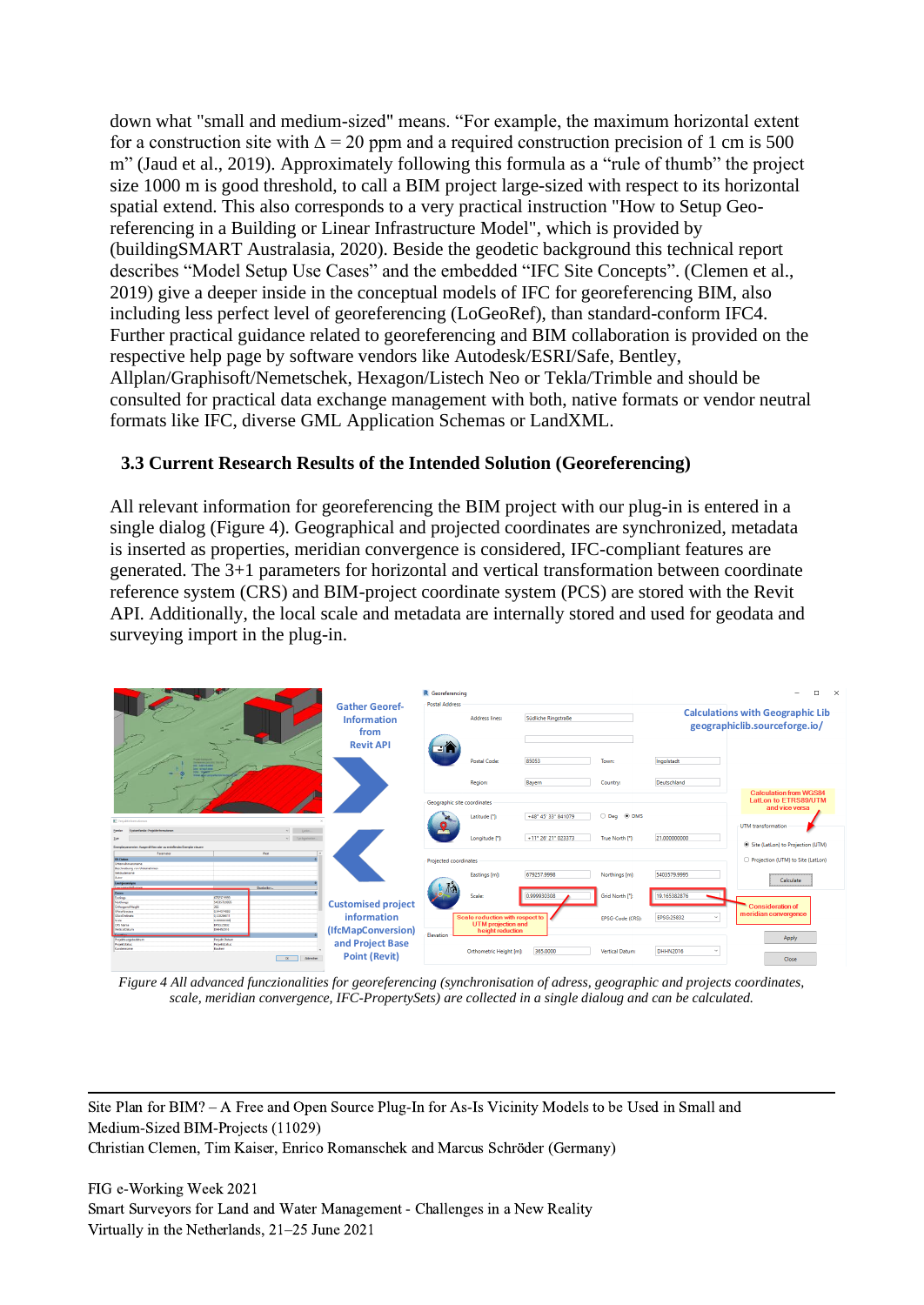In the future, the functionality of georeferencing must be expanded to include additional coordinate reference systems. With each new Revit version, the API changes / improves with respect to the transformation parameter and the plug-in has to be updated accordingly. Most important, however, is extensive functional testing in practical projects.

### **4. DIGITAL TERRAIN MODEL (DTM)**

### **4.1 Purpose of Importing DTM to BIM**

**Use case:** The DTM is consumed from a spatial data infrastructure (SDI). Or the surveyor has measured the DTM on site and used standard (not BIM) tools to create a high quality DTM with breaklines or other structural elements. This georeferenced, computational representation of the as-is terrain has to be imported to the BIM project. There the DTM serves as representation of the actual terrain (e.g. for collision detection) but also as a projection surface for 2D-Data (points, lines, surfaces) and as reference element for topographic objects. Therefore the 2.5D-DTM can also be regarded as supporting element to bring 2D geospatial data to the 3D BIM world.

**DTM deficiencies of Revit**: Revit knows only a few data formats for terrain import. Breaklines are not evaluated during import, only a simple Delaunay triangulation is carried out. Since Revit 2020, breaklines can be addressed via the API, loading facets instead of points only.

**Relation to IFC:** With the extended IFC export options of the plug-in, it is possible to assign the terrain to the desired IFC entities and IFC geometry types. In addition, individual partial areas can be provided with property sets. These sub-areas then represent, for example, properties or zones of urban land-use planning

### **4.2 Related Work to DTM and BIM**

Mathematical operations with Digital Terrain Models (DTM) have been academically discussed since many years (e.g. Zevenbergen, 1987). A didactically very well-presented overview is the "Terrainbook" (Ledoux et al., 2020). The authors describe several model types, methods of data acquisition and algorithmic backgrounds how to store, traverse, filter, index and visualize DTMs. The German standardisation body DIN has published concepts, definitions and recommendations for DTM and meta data in (DIN 18740-6 2019). This shows that DTM are a standard "information delivery" for GIS and CAD, but not necessarily for BIM. A substantial contribution to pre-standardisation to integrate the shape of terrain is outlined in the "IFC Infra Overall Architecture Project Documentation and Guidelines" (Borrmann et al., 2017). This technical report is essential to understand the IFC concepts/datatypes for the geometric and topological representation of terrain as well as the semantic integration with IFC entities. The terrain related concepts are now part of the

Site Plan for BIM? – A Free and Open Source Plug-In for As-Is Vicinity Models to be Used in Small and Medium-Sized BIM-Projects (11029)

Christian Clemen, Tim Kaiser, Enrico Romanschek and Marcus Schröder (Germany)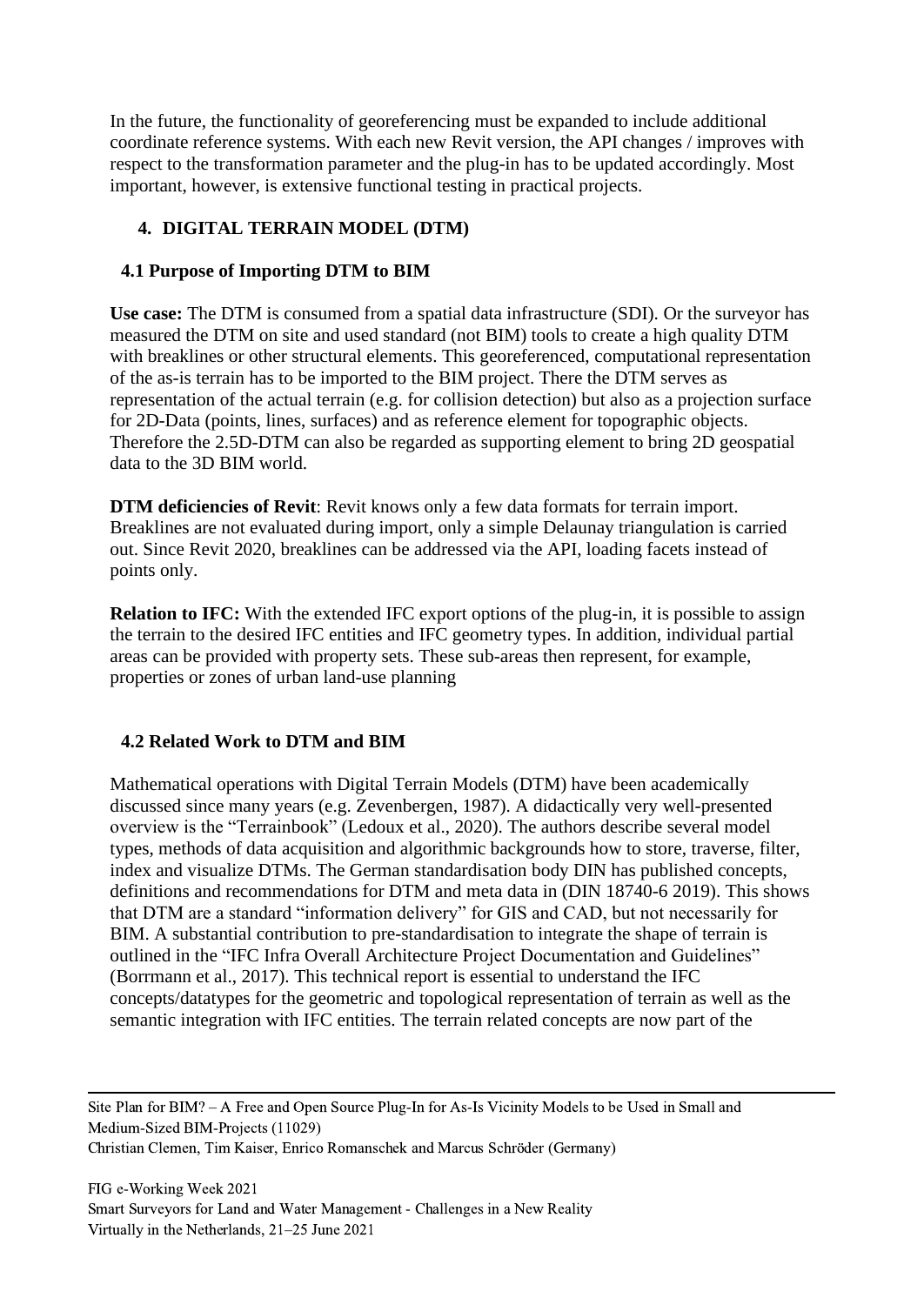candidate standard IFC4.3. The need and ways for surveyors to bring the terrain model to BIM are outlined in (Romanschek et al., 2019).

#### **4.3 Current Research Results of the Intended Solution (DTM)**

For the correct import of the DTM the BIM model must already be georeferenced. Several DTM data formats can be read in and - as far as the data allow it, breaklines can be generated. Points, lines, faces can be imported from DXF from a specific CAD-Layer, TINs from semantic data models (GML, especially CityGML), special measurement formats that explicitly identify breaklines (LandXML, REB, GEOgraf). After the import, the terrain is available as a BIM object in the "topography" category.



*Figure 5 Same terrain represented in with different data structures and formats (adapted from Romanschek et al., 2019).* 

So far, the functionalities have mainly been implemented in the IFC converter "IfcTerrain" (DD-BIM, 2021). For practical use, these functionalities are currently being incorporated into the City2BIM plug-in. At the same time, an export-recommendation-matrix must be developed, that shows, which BIM viewer, BIM server, BIM authoring, BIM analysis tool or BIM Common Data Environment (CDE) can read and interpret which IFC geometry types [\(Table 1\)](#page-7-0).

|                              | IfcGeometric-<br><b>CurveSet</b> | <b>IfcShellBased-</b><br><b>SurfaceModel</b> | <b>IfcTriangulated-</b><br>FaceSet (IFC4) | <b>IfcIrregular</b><br><b>Triangulated</b><br>FaceSet (IFC4.3) |
|------------------------------|----------------------------------|----------------------------------------------|-------------------------------------------|----------------------------------------------------------------|
| Grid                         | possible                         | no                                           | no                                        | no                                                             |
| <b>Points</b>                | possible                         | no                                           | no                                        | no                                                             |
| <b>Points and breaklines</b> | best                             | no                                           | no                                        | no                                                             |
| TIN                          | possible                         | good                                         | best                                      | best                                                           |

<span id="page-7-0"></span>

| Table 1 Comparison of different possibilities of DTM conversion to IFC geometry representations. (adapted |  |
|-----------------------------------------------------------------------------------------------------------|--|
| from Romanschek et al., 2019).                                                                            |  |

Site Plan for BIM? – A Free and Open Source Plug-In for As-Is Vicinity Models to be Used in Small and Medium-Sized BIM-Projects (11029)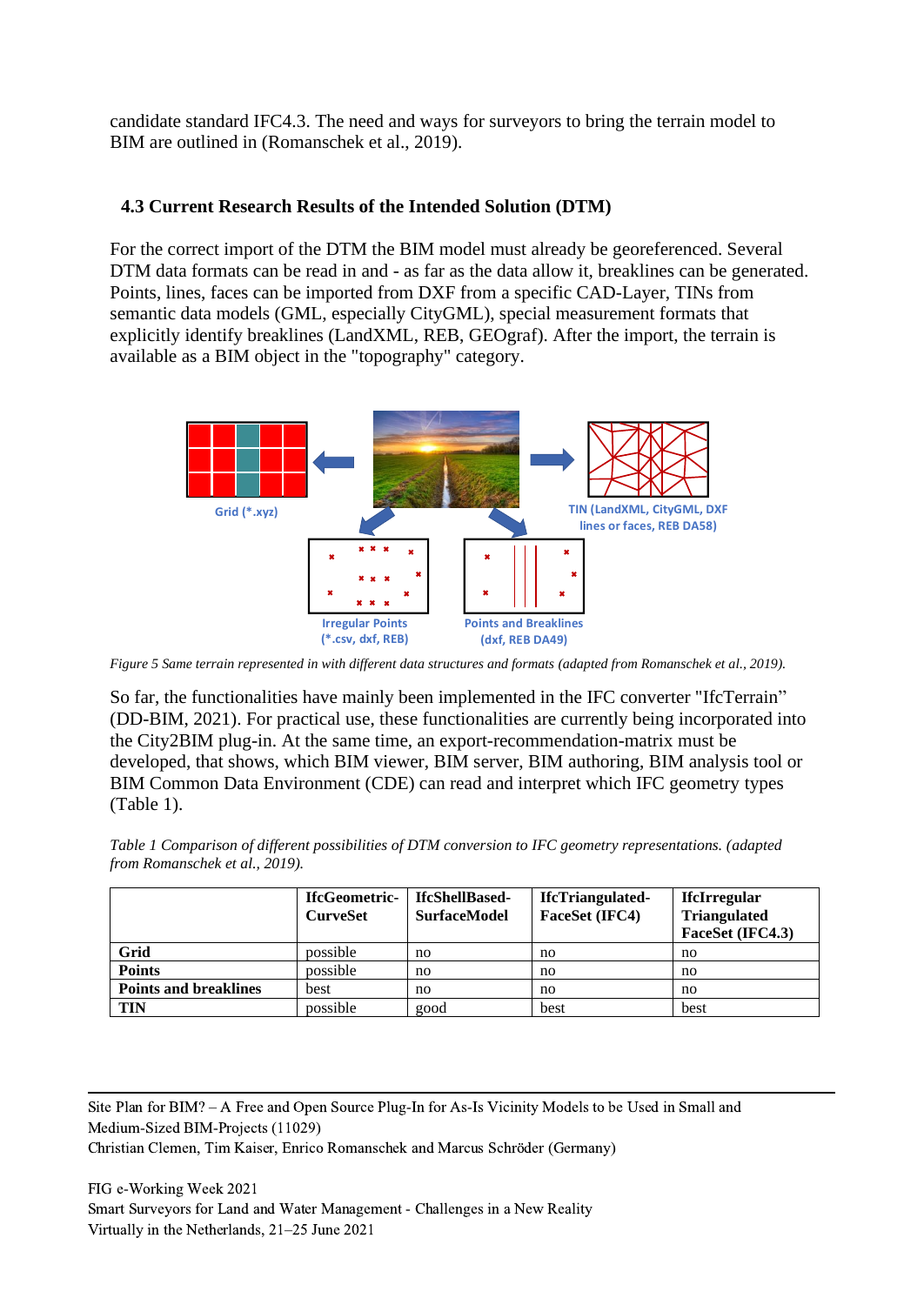| TIN with explicit     | no | no | no | best |
|-----------------------|----|----|----|------|
| breaklines, holes und |    |    |    |      |
| voids                 |    |    |    |      |

Further developments will relate to the reading of OGC TINs (e.g. from PostGIS) and the creation of TINs using constrained Delaunay triangulation. Other structural elements (outer ring, voids) are also to be processed in the future.

### **5. CADASTRE AND DEVELOPMENT PLANNING**

### **5.1 Purpose of Importing Land Information to BIM**

**Use case:** Essential property-related data shall be logically linked with a digital building model in the BIM authoring tool (in our case Revit). This will help the designer to collect and present information on property related right and restrictions and also pre-evaluate conformance checking for building permit. Both the results of the data import and the calculation is visualized in a BAT and is available for user interaction. The property and land planning information is only needed in the close vicinity (around 500 m) for that purpose.

**Land Information Deficiencies in Revit:** Geospatial data cannot be imported with native Revit. This is not a purely syntactic problem because concepts between GIS and BIM are fundamentally different. The 2D geodata should be draped onto the 2.5D terrain model. In Revit, the inner area of sub-regions on surfaces must be disjunct, they must not overlap. This is of course always the case with different geographical topics such as property and land use restrictions. With our software, the Revit topographies (terrain models) are programmatically copied per theme. The user can select and deselect different topics, so that the presentation remains clear (no overlapping subregions on the terrain surface) in Revit.

**Relation to IFC:** The created sub-regions are exported to IFC as IfcSite or IfcGeographicElement representation. The imported or edited properties are exported to the IFC-model. An IfcPropertySet is generated for each topic. The aim is to make all relevant land information available for collaborative work in openBIM projects.

#### **5.2 Related Work to Cadastre and Development Planning with BIM**

A lot of research and governmental project are published to the topic "3D Cadastre". A good literature overview, modelling instructions and query methods are described in Atazadeh et al. (2019). Oldfield et al. (2017) set the special focus on semantic integration of the Land Administration Data Model (LADM, ISO 19152), they use a collection of Open BIM Standards (IFC, MVD, IFC) to orchestrate this process. Investigations close to our research are published in Berlo et al. (2013). They present a promising showcase, how to check land administration regulations with BIM tools. The findings from Berlo et al. (2013) remain current until now: Modelling issues (2D spatial planning, verbal regulations) and technical issues with GML to IFC conversion are still not solved in a way that practitioners can easily

Site Plan for BIM? – A Free and Open Source Plug-In for As-Is Vicinity Models to be Used in Small and Medium-Sized BIM-Projects (11029)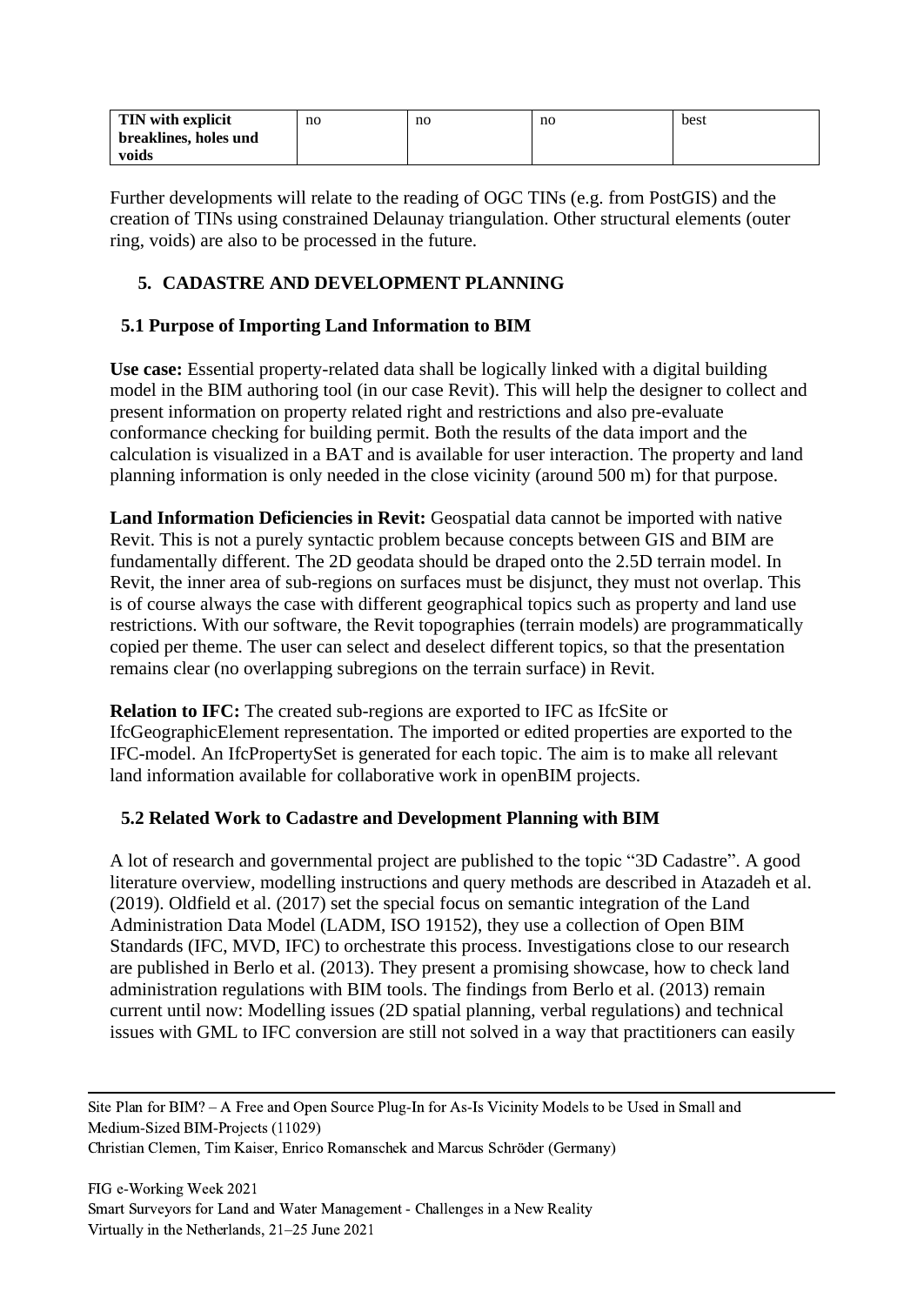benefit form GIS/BIM integration when checking geospatial regulations of land management authorities.

### **5.3 Current Research Results of the Intended Solution (Land Information)**

The BIM model must already be georeferenced. The plug-in only reads and processes German data formats from cadastre (ALKIS) and land-use planning (XPlanung). These are the GML application schemes, both only in 2D. The results of the processing are lines and areas that are draped on the previously imported terrain model (DTM). All subareas are classified and attributed as individual BIM objects [\(Figure 6\)](#page-9-0). The semantic information of the original data is now completely retained and available in the BIM project.



*Figure 6 Spatial Planing Zones, property boundaries and calculated building spaces are now available as classified and attributed objects for BIM*

<span id="page-9-0"></span>So far, the developed software helps with information integration. An important step will now be the code compliance checking against the building law. Here the very special legal requirements of the federal states have to be programmed on a rule-based basis.

# **6. CITY MODEL**

# **6.1 Purpose of importing City Models to BIM**

**Use case:** City models help to take the geographic context into account when planning a new building. Aesthetics, shading and wind simulation play an increasingly important role in investment decisions. According to building law, spacing areas of building structures must not overlap. The basic information for these aspects should be integrated into the BIM and processed there. The imported city model describes the buildings in the vicinity, not the new building planned with BIM.

**City model deficiencies of Revit:** City models cannot be imported with native Revit. Nevertheless, Revit offers an extensive range of API commands for defining solid geometries. A major - but often neglected in the literature - difference between geospatial and BIM is the requirement for geometric quality. A deviation from the planarity of a polygon greater than  $\sim 10^{-10}$  m is not tolerated in Revit.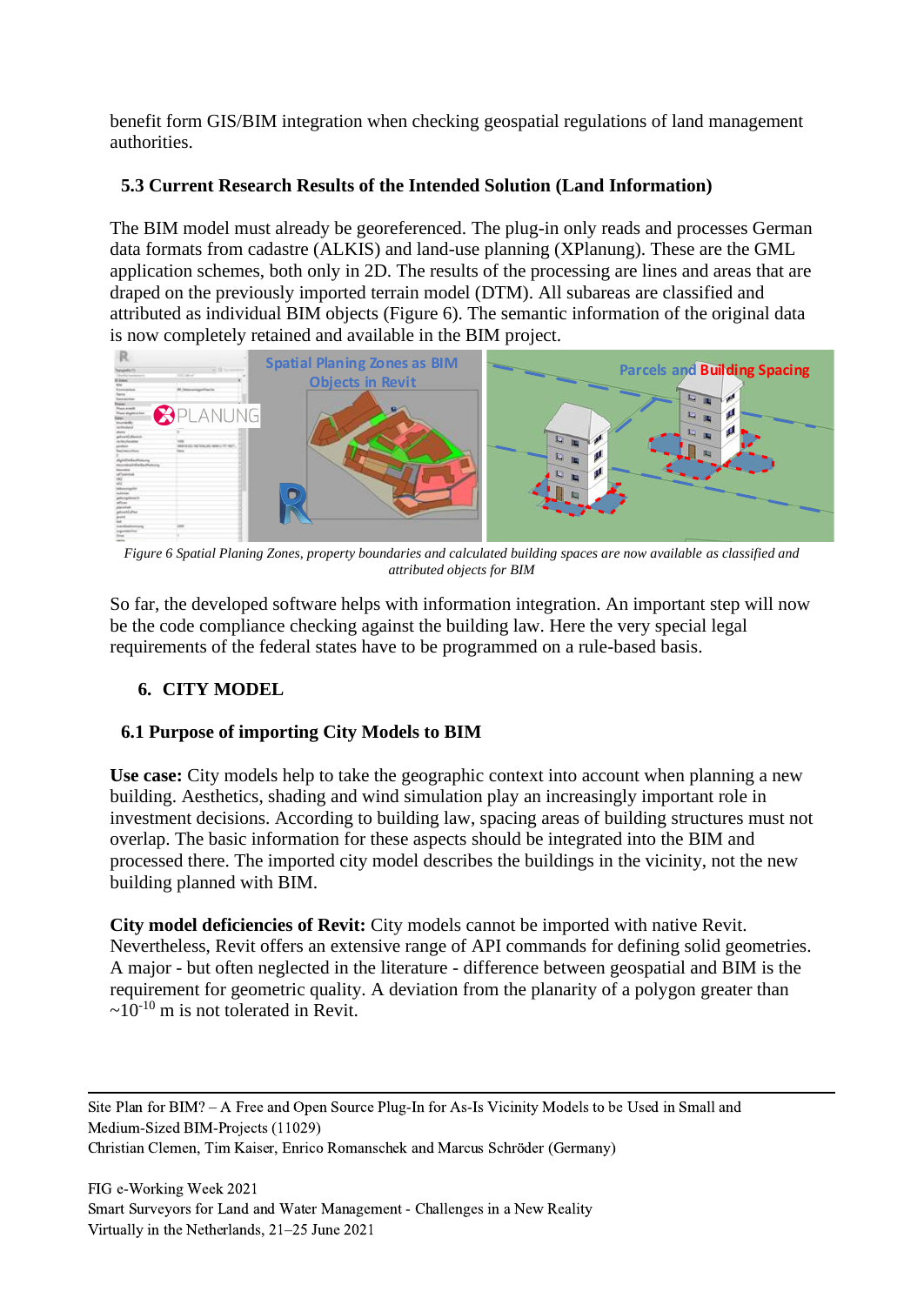The top semantic hierarchy level in Revit is called "Category". However, categories cannot be programmatically supplemented by the API. Therefore, the semantic depth of the geodata import remains very undifferentiated at this semantic level.

**Relation to IFC:** The structures in the vicinity of the planned building are exported to IFC. Due to the lack of semantics for environment models, IfcBuildingElementProxies are created. With the extensive pre-processing of the plug-in, parametric modelling with IFC can be used, instead of triangulation. All semantic data of the city model are transferred to IFC as IfcPropertySets and related to IfcEnties that are geometrically represented as solids or set of surfaces. Special German gml code dictionaries (roof shape, land usage) are evaluated and the dictionary entry (e.g. "residential house") is exported instead of the code (e.g. "31001 1000").

### **6.2 Related Work**

The transformation between city models and BIM, including use cases, general concepts, transformation rules etc. are discussed academically since many years (e.g. Nagel and Kolbe, 2007). A large practical impact had the results from the Virtual Singapore projects (Stouffs et al., 2018). It showed the importance of the information cycle between BIM and GIS and also included a variety of BIM authoring tools. Also originating from this project (Jusuf, et al., 2017) present how to set up a "neighbourhood model" from IFC to CityGML with the spatial ETL-tool FME. However, our City2BIM approach is simpler and the other way around. We want to bring the city model to the BIM authoring tool. This direction/use case is underrepresented in academic literature, maybe because some software vendors support this import, at least partially. This transformation direction can also be implemented with visual programming and FME. However, our free an open source plug-in might be a good helper for small projects, where the engineers are not equipped with high-end and general purpose ETL software.

#### **6.3 Current Research Results of the Intended Solution**

The BIM model must already be georeferenced. The city model (LOD1, LOD2) is loaded via a CityGML file or a web service (here: Hosting Server from Virtual City Systems). Buildings can be imported as solids (fast) or as collections of surfaces (slower). The aim of the geometrical processing is to get a clean parametric model and avoid triangular meshing [\(Figure 7\)](#page-11-0). Therefore, first a topological model (solid, face, half-edge, edge, vertex) is created and then the point geometry is calculated with plane intersection. If that doesn't work, it will be triangulated. If the geometry of a LOD2 model does not meet the high requirements of the BIM software for the geometric quality, a LOD1 solid is created from the footprint polygon and the height as "fallback". In addition to the building geometry, all (!) semantic data and the original GUIDs (gml.id) are included in the BAT representation.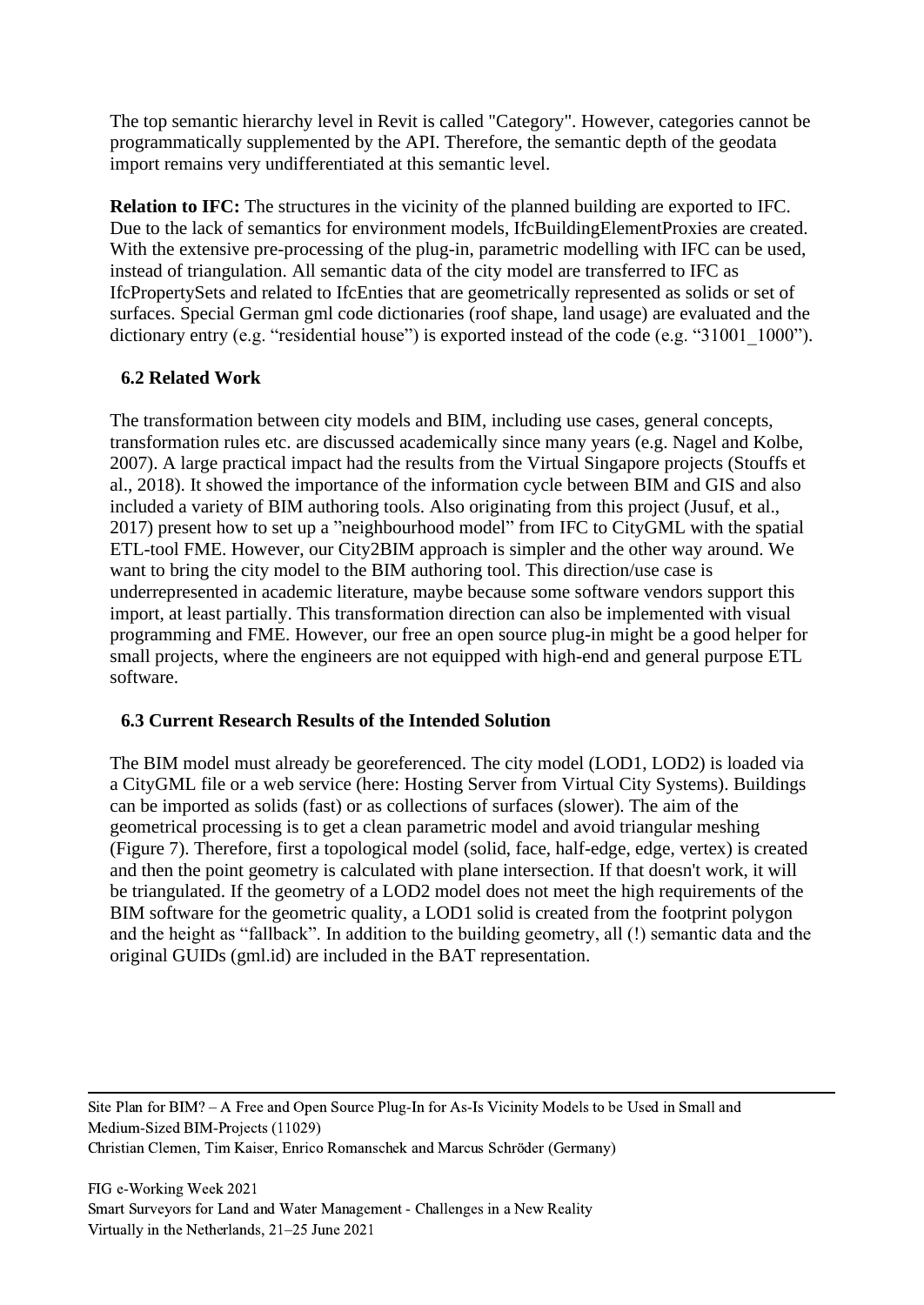

<span id="page-11-0"></span>*Figure 7 CityGML geometries are often slightly incorrect. The plug-in heals - if possible - these errors so that the strict numerical requirements of the Revit API can be met*

The CityGML import is the most advanced part of the plug-in. Nevertheless, the many regional CityGML dialects still have to be checked. The robustness and the performance of the import can also be improved. As soon as CityGML3 is used in practice, the plug-in must be expanded accordingly.

### **7. MEASURED SURVEYS – CAD2BIM**

### **7.1 Purpose of importing measured surveys from CAD Models to BIM**

**Use case:** A model-based site plan has many advantages over a CAD drawing. The model of the (measured) outside area can be used, for example, when checking for collisions with other specialist models. In contrast to traditional CAD, object classes and attributes can be used very well for quality assurance (e.g. completeness of the attribution, consistency with information requirement specifications). For practical reasons the geodetic working method (field service, professional modelling in geodetic CAD software) should remain as unchanged as possible through BIM. Since most major CAD systems can export the dxf format, dxf was chosen as the input format for the tool.

**CAD2BIM Deficiencies of Revit:** Native Revit does not support CAD import with programmatically implemented object creation. However, the Revit API has many possibilities to create object templates (called "families" or "types" in Revit), objects with parametric behaviour (e.g. height of a tree), adaptive behaviour (e.g. fence along points of a polyline). The BIM-concept of layer (here seen as horizonal planes) being the dominant reference element for building components, is not very suitable for topographic objects in the vicinity of the planned building. Therefore, a layer "normal zero" (with negative height to the reference surface) is inserted by the plug-in. The height of topographic objects is either related absolutely to this "normal zero"-Layer or relatively to the interpolated height of the terrain.

**Relation to IFC:** At the moment the export to IFC is only implemented via the normal IFC export from Revit. A more detailed investigation into whether a separate implementation is necessary is still pending. As an experiment, the SurveyorsPlanToIfc tool was used to attempt to convert DXF to IFC directly on the data level. The use of IfcMappedItem, to reduce the size of an IFC model and establish a specific IFC object library for the vicinity's topography turned out to be a very labour-intensive research task.

Site Plan for BIM? – A Free and Open Source Plug-In for As-Is Vicinity Models to be Used in Small and Medium-Sized BIM-Projects (11029)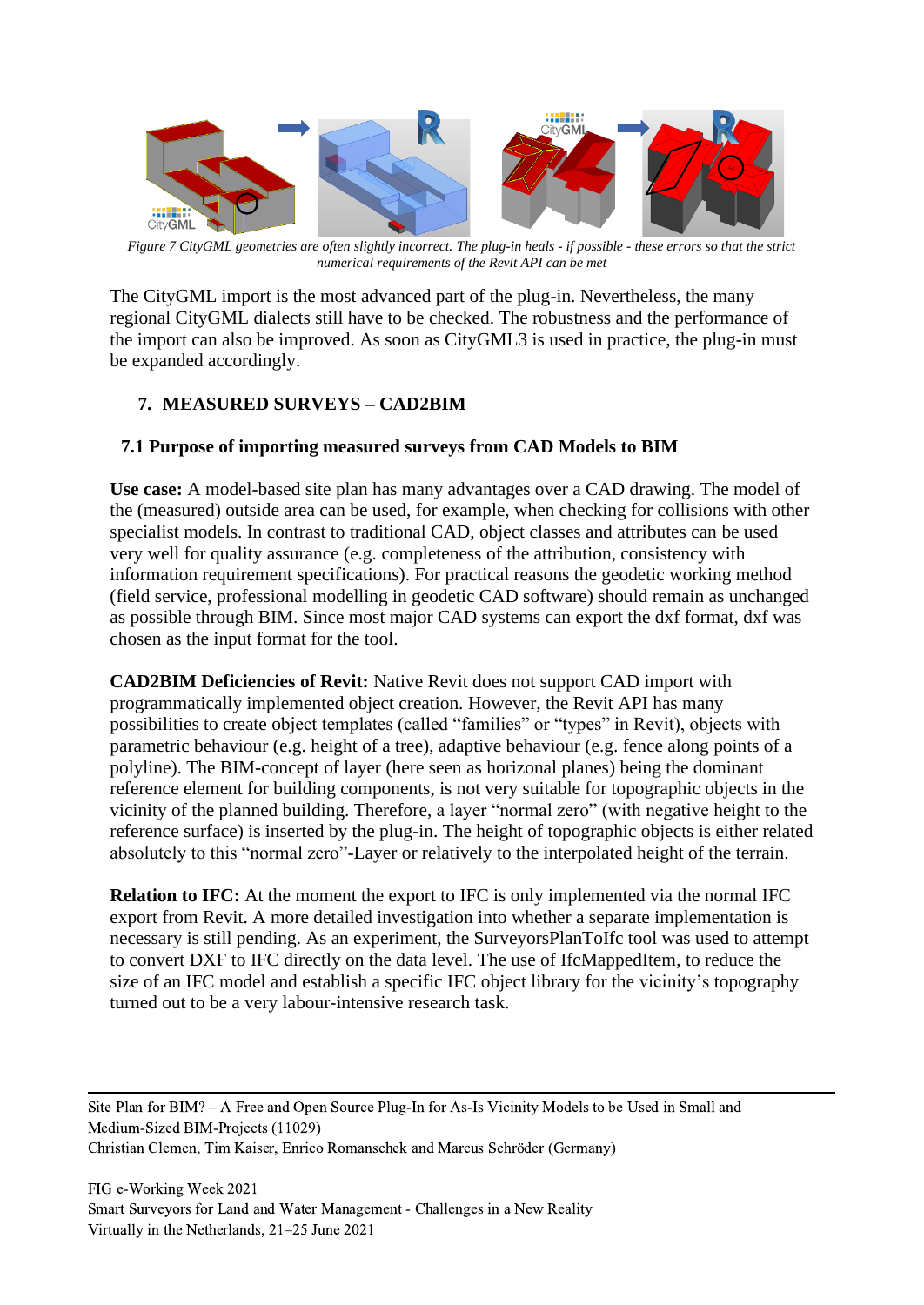#### **7.2 Related Work**

A large number of publications on the CAD2BIM theme deal with the automatic conversion and component recognition of CAD floor plans. Our article discusses the simpler question of how classified and attributed drawing elements, which describe the topography of the outside area in CAD, can be automatically converted to BIM. Valdepeñas et al. (2020) describe the challenges for a BIM vicinity model for the conservation and maintenance activities in a harbour, also using Autodesk Revit with parametric objects. Fritsch et al. (2019) postulate a couple of BIM principles for "3D landscape objects for building information models (BIM)", such as terrain, plants, paths and outer walls. They also differentiate between as-is-objects consumed from external geodata sources and measured objects from a topographic survey.

#### **7.3 Current Research Results of the Intended Solution**

Our solution is a supplementary tool to "objectify" site plans created with geodetic CAD and to convert them to IFC. The tools are characterized by the following functionalities: Import of CAD-layers, points, lines and above all CAD-blocks with attributes (semantic information) from dxf. The conversion is controlled via a simple Excel table that assigns certain generic BIM objects to certain layers and dxf geometry types (CAD). Dxf attribute data are transferred into Revit parameters and IfcPropertySets. The tool supports the analysis of the existing dxf file, if e.g. individual attributes do not have a BIM assignment.



*Figure 8 Georeferenced DXF-Blocks are converted to BIM Objects, using Block Attributes and an adaptive Object Type Library. The mapping rule (layer/block → BIM object type / parameter) is configured using a conversion table (Excel).*

Acquisitions of the environment model can be very different. The task of an academic development can only be to show new ways of automatic BIM conversion, not to develop complete and marketable software. Our further investigations will increasingly examine the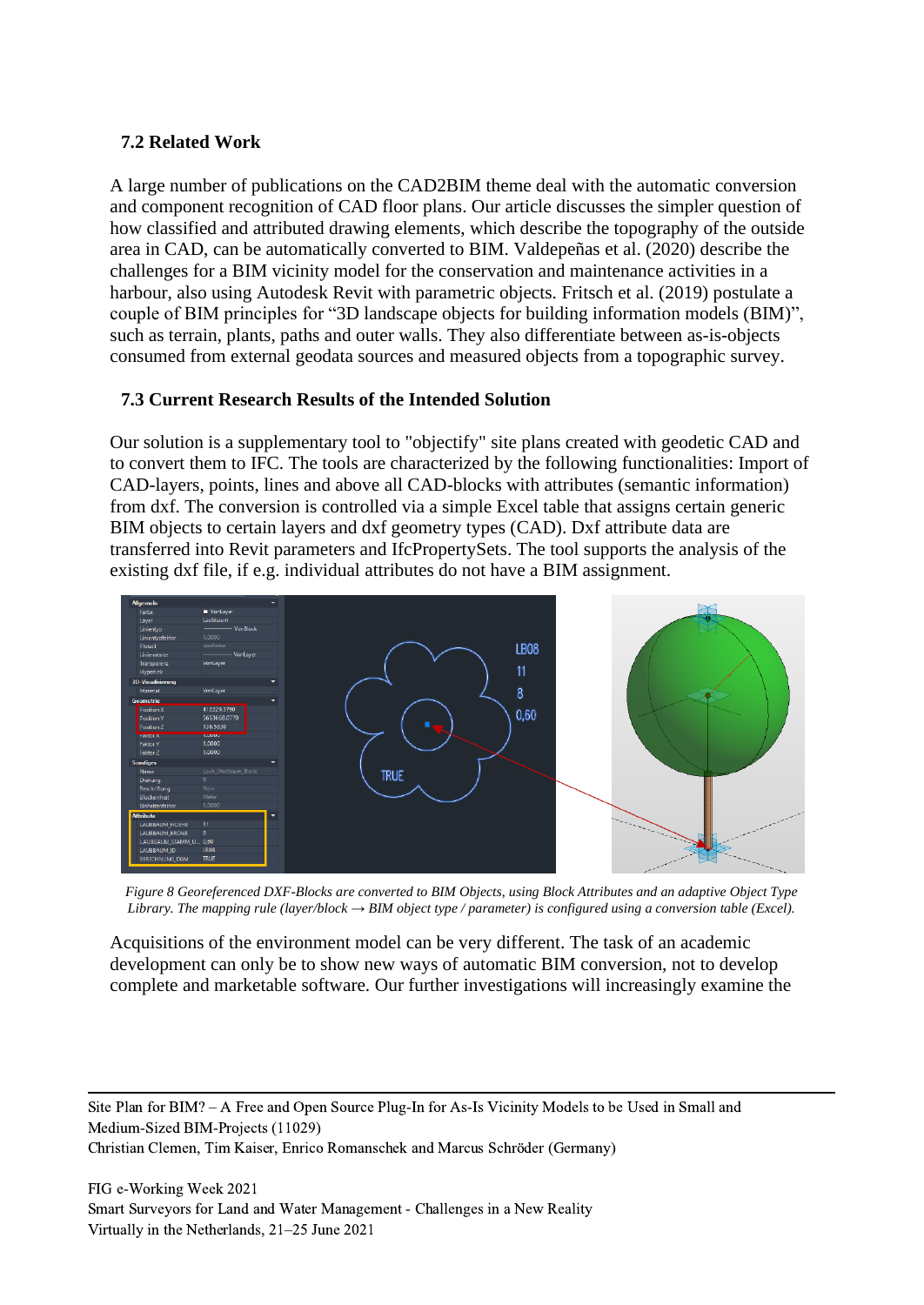use of parametric and adaptive components and their transition and relationship to the terrain and to the building.

### **8. OUTLOOK**

There are still a lot of open technical tasks in the project, which has been outlined in the previous sections. At a larger strategic level, we will try to improve the software design and harmonize the individual modules so that more developers can participate in the open source project. At the same time, we will try to test and document the software better and more automatically. Internationalization will continue to be a very important point. With our contribution we hope to have made a practical contribution to the interoperability of the geospatial and BIM domains. Numerous initiatives are on the way: academic, international standardization, prestandardization, open source and of course commercial software from large and small vendors. With international, national and regional networks theoretical knowledge must be compared with practical requirements. In the long term, and with many small steps, a lived integration of geospatial and BIM leads to a better built environment.

#### **ACKNOWLEDGMENTS**

This research was funded by the smart city project "DD-BIM" and the Federal German Ministry for Economic Affairs and Energy in R&D-Projects "CityBIM", "LandBIM" and "TerrainTwin".

#### **REFERENCES**

- Atazadeh, B.; Rajabifard, A.; Zhang, Y.; Barzegar M. (2019): Querying 3D Cadastral Information from BIM Models, ISPRS Int. J. Geo-Inf. 2019, 8, 329
- Berlo L.v.; Dijkmans T.; Stoter, J. (2013): Experiment for Integrating Dutch 3D Spatial Planning and BIM for Checking Building Permits, ISPRS Annals of the Photogrammetry, Remote Sensing and Spatial Information Sciences, Volume II-2/W1, Istanbul, Turkey
- BMVI (2015): Federal Ministry of Transport and Digital Infrastructure Germany, Bundesministerium für Verkehr und digitale Infrastruktur (2015): Stufenplan Digitales Planen und Bauen, Berlin, URL: https://www.bmvi.de/SharedDocs/DE/Publikationen/ DG/stufenplan-digitales-bauen.pdf, accessed: 2021-01-04

Borrmann, A.; Amann, J.; Chipman, T.; Hyvärinen, J.; Liebich, T.; Muhič, S.; Mol, L.; Plume ,J. ; Scarponcini, P. (2017): IFC Infra Overall Architecture Project Documentation and Guidelines. buildingSMART International URL: <https://www.buildingsmart.org/standards/bsi-standards/standards-library/> , accessed: 2021- 01-04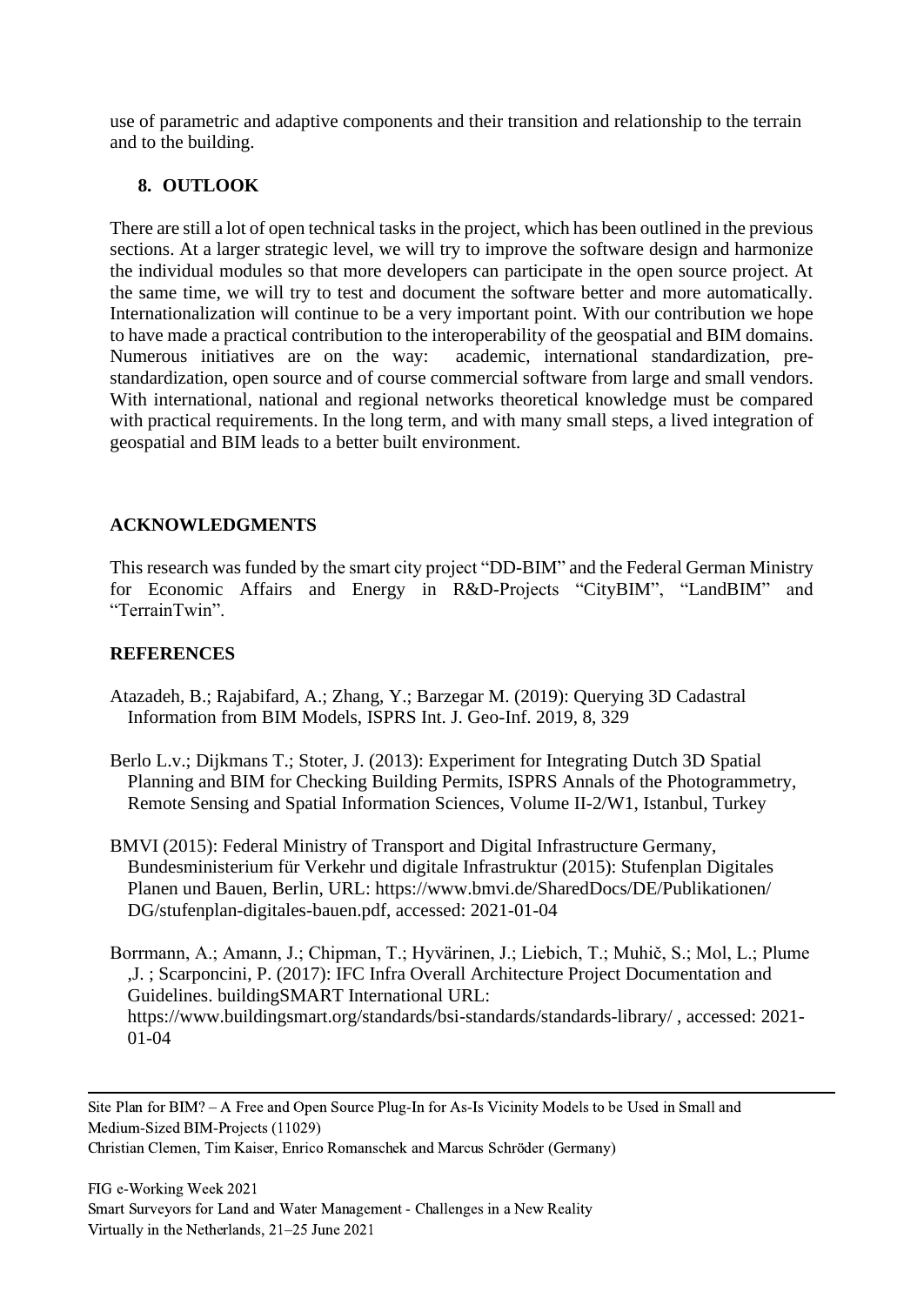- buildingSMART Australasia (2020). User Guide for Geo-referencing in IFC. URL: [https://www.buildingsmart.org/standards/bsi-standards/standards-library/,](https://www.buildingsmart.org/standards/bsi-standards/standards-library/) accessed: 2021- 01-04.
- Clemen, C.; Görne, H. (2019): Level of Georeferencing (LoGeoRef) using IFC for BIM. Journal of Geodesy, Cartography and Cadastre 2019, p.15-20, URL: [https://jgcc.geoprevi.ro/docs/2019/10/jgcc\\_2019\\_no10\\_3.pdf,](https://jgcc.geoprevi.ro/docs/2019/10/jgcc_2019_no10_3.pdf) accessed: 2021-01-04.
- DD-BIM Digital Data Exchange for Surveying, Geo- and Building Models, Project Page (2021),<https://github.com/DD-bim/> accessed: 2021-01-04.
- Fritsch, M.; Clemen, C.; Kaden, R. (2019): 3D landscape objects for building information models (BIM), ISPRS Annals of the Photogrammetry, Remote Sensing and Spatial Information Sciences, Volume IV-4/W8, 2019 accessed: 2021-01-04.
- Jaud, Š.; Donaubauer, A.; Heunecke, O., Borrmann, A. (2020): Georeferencing in the context of building information modelling, Automation in Construction, Volume 118, Elsevier, Amsterdam
- Jusuf, S.K.; Mousseau, B.; Godfroid, G.; Hui, V.S.J (2017): Integrated modeling of CityGML and IFC for city/neighbourhood development for urban microclimates analysis, CISBAT 2017 International Conference, Lausanne
- Ledoux, H.; Ohori, K.A.; Peters R. (2020): "Computational modelling of terrains", Creative Commons Attribution 4.0 International License, URL: [https://github.com/tudelft3d/terrainbook/releases,](https://github.com/tudelft3d/terrainbook/releases) accessed: 2021-01-04
- Nagel C.; Kolbe T. H. (2007): Conversion of IFC to CityGML; Meeting of the OGC 3DIM Working Group at OGC TC/PC Meeting, Paris
- Noardo, F.; Ohori, K. A.; Biljecki, F.; Ellul, C.; Harrie, L.: Krijnen, T.; Kokla, M.; Agugiaro, G.; Stoter, J. (2020): [GeoBIM benchmark -](https://www.isprs.org/society/si/SI-2019/TC4-Noardo_et_al_WG-IV-2-final_report.pdf) final report URL: [https://www.isprs.org/society/si/SI-2019/TC4-Noardo\\_et\\_al\\_WG-IV-2-final\\_report.pdf,](https://www.isprs.org/society/si/SI-2019/TC4-Noardo_et_al_WG-IV-2-final_report.pdf) accessed: 2021-01-04
- Oldfield, J.; Oosterom, P.V.; Beetz, J.; Krijnen, T.F. (2017): Working with Open BIM Standards to Source Legal Spaces for a 3D Cadastre, *SPRS Int. J. Geo-Inf.* 2017, *6*(11), 351;
- Pauwels, P.; Zhang, S.; Lee, Y-C. (2016): Semantic web technologies in AEC industry: A literature overview, Automation in construction, Volume 73, January 2017, pages 145-165, Elsevier, Amsterdam

Site Plan for BIM? – A Free and Open Source Plug-In for As-Is Vicinity Models to be Used in Small and Medium-Sized BIM-Projects (11029)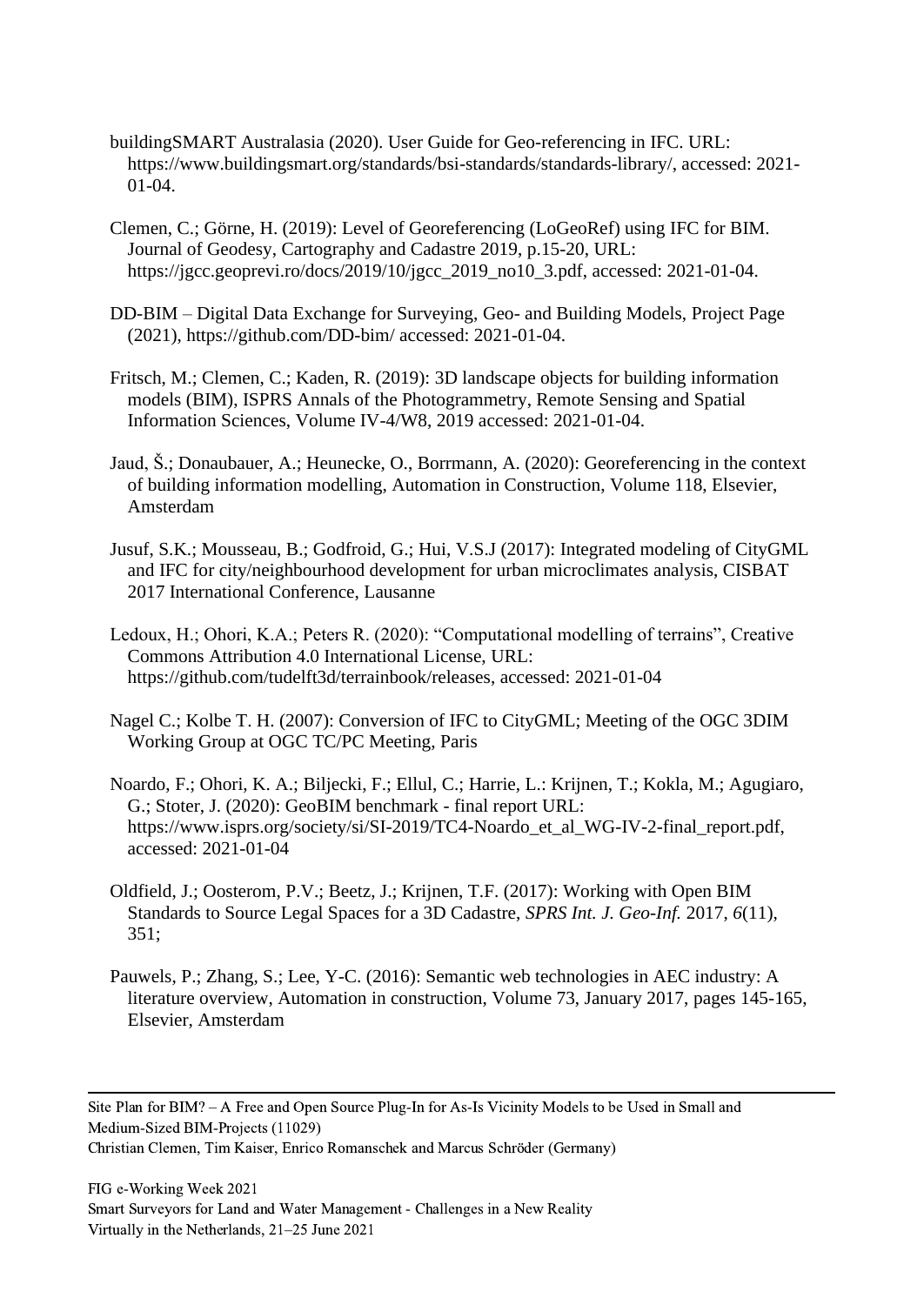- Romanschek, E.; Kaiser, T.; and Clemen, C. (2019): Practical Issues and Solutions in BIM GIS Interoperability, Proceedings of FIG Working Week 2019, International Federation of Surveyors, Hanoi, URL: [https://www.fig.net/fig2019/bim.htm,](https://www.fig.net/fig2019/bim.htm) accessed: 2021-01-04
- Roxin A.; Hbeich, E. (2019): Semantic interoperability between BIM and GIS review of existing standards and depiction of a novel approach. 36th CIB W78 – Information Technology for Construction, Sep 2019, Newcastle, United Kingdom.
- Stouffs, R.; Tauscher, H.; Biljecki, F. (2018): Achieving Complete and Near-Lossless Conversion from IFC to CityGML, ISPRS Int. J. Geo-Inf. 2018, 7, 355
- Valdepeñas, P.; Pérez, M.; Henche, C.; Rodríguez-Escribano, R.; Fernández, G.; López-Gutiérrez J. (2020): Application of the BIM Method in the Management of the Maintenance in Port Infrastructures, Journal of Marine Science and Engineering, Volume 8, 981;
- Zevenbergen, L.W.; Thorne C.R.: Quantitative analysis of land surface topography (1987), Earth Surface Processes and Landforms, Volume 12/1, p.47-56, URL: [https://onlinelibrary.wiley.com/doi/abs/10.1002/esp.3290120107,](https://onlinelibrary.wiley.com/doi/abs/10.1002/esp.3290120107) accessed: 2021-01-04

### **BIOGRAPHICAL NOTES**

Christian Clemen, born 1976. Graduated in 2004 as a Dipl.-Ing. in Surveying from the Technical University of Berlin. From 2004 to 2010 he was an Assistant at the Department of Geodesy and Geoinformation, Technical University of Berlin. Since 2013 he has been a full professor at the HTW Dresden, University of Applied Sciences. He teaches adjustment calculation, CAD and BIM. His research topic is BIM from a geomatics perspective.

Tim Kaiser, born 1992. Graduated in 2015 as B.Eng. Hochschule Karlsruhe and 2017 as M.Eng. in Geomatics/Management from the HTW Dresden. Since then he is a PhD Student at the Faculty of Geoinformation and Technical University Dresden (Prof. Hans-Gert Maas)

Enrico Romanschek, born 1976. Surveying technician, Graduated in 2015 as B.Eng. and 2016 as M.Eng. in Geomatics/Management from the HTW Dresden. Since then he is a PhD Student at the Faculty of Geoinformation and Technical University Berlin (Prof. Wolfgang Huhnt)

Marcus Schröder, born 1995. Graduated in 2019 as a B.Eng. in Surveying from the HTW Dresden. Since then he is a master student at the Faculty of Geoinformation.